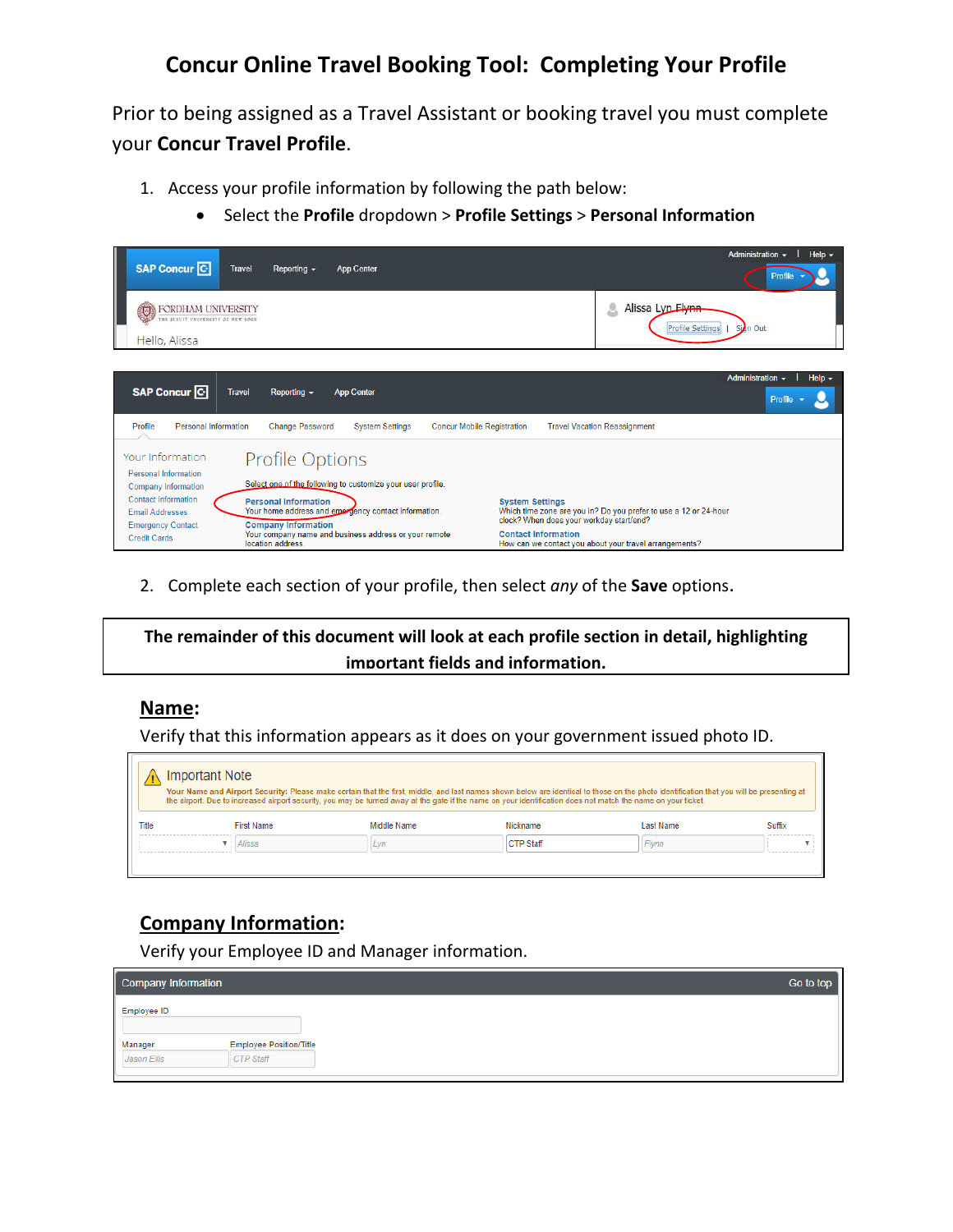## **Work Address/Home Address:**

The work address and home address fields are optional.

| <b>Work Address</b>                |                                                                 | Go to top |
|------------------------------------|-----------------------------------------------------------------|-----------|
| Company Name<br>Fordham University | <b>Assigned Location</b><br>Please choose a company location. ▼ |           |
| <b>Street</b>                      | Address same as assigned location                               |           |
| City                               | State/Province/Region                                           |           |
| <b>Postal Code</b><br>Country      | <b>United States of America</b><br>▼                            |           |
|                                    | Save                                                            |           |
| <b>Home Address</b>                |                                                                 | Go to top |
| <b>Street</b>                      |                                                                 |           |
| City                               | State/Province/Region                                           |           |
| <b>Postal Code</b><br>Country      | <b>United States of America</b><br>▼                            |           |

# **Contact Information:**

Specify at least one **Phone**; **Work** or **Home**.

| <b>Contact Information</b>                                                                                                    |                                           |          |                              | Go to top |
|-------------------------------------------------------------------------------------------------------------------------------|-------------------------------------------|----------|------------------------------|-----------|
| Work Phone[Required**]<br>210-483-0699<br>Home Phone [Required**]                                                             | <b>Work Extension</b>                     | Work Fax | 2nd Work Phone/Remote Office |           |
| Pager                                                                                                                         | <b>Other Phone</b>                        |          |                              |           |
| <b>Mobile Phone Country</b><br>United States of America (+1)<br>▼<br>** You must specify either a home phone or a work phone. | Mobile Phone [Required**]<br>210-483-0699 |          |                              |           |

### **Email Addresses:**

This field allows you to **Add an email address** (as many as you want) allowing you to share copies of your travel itineraries.

| <b>Email Addresses</b>                 |                       |  |               |          | Go to top            |
|----------------------------------------|-----------------------|--|---------------|----------|----------------------|
| Please add at least one email address. |                       |  |               |          |                      |
| How do I add an email address?         |                       |  |               |          | Add an email address |
|                                        | <b>Email Address</b>  |  | <b>Verify</b> | Contact? | <b>Actions</b>       |
| Email 1                                | aflynn@ctp-travel.com |  |               | Yes      | ℐ                    |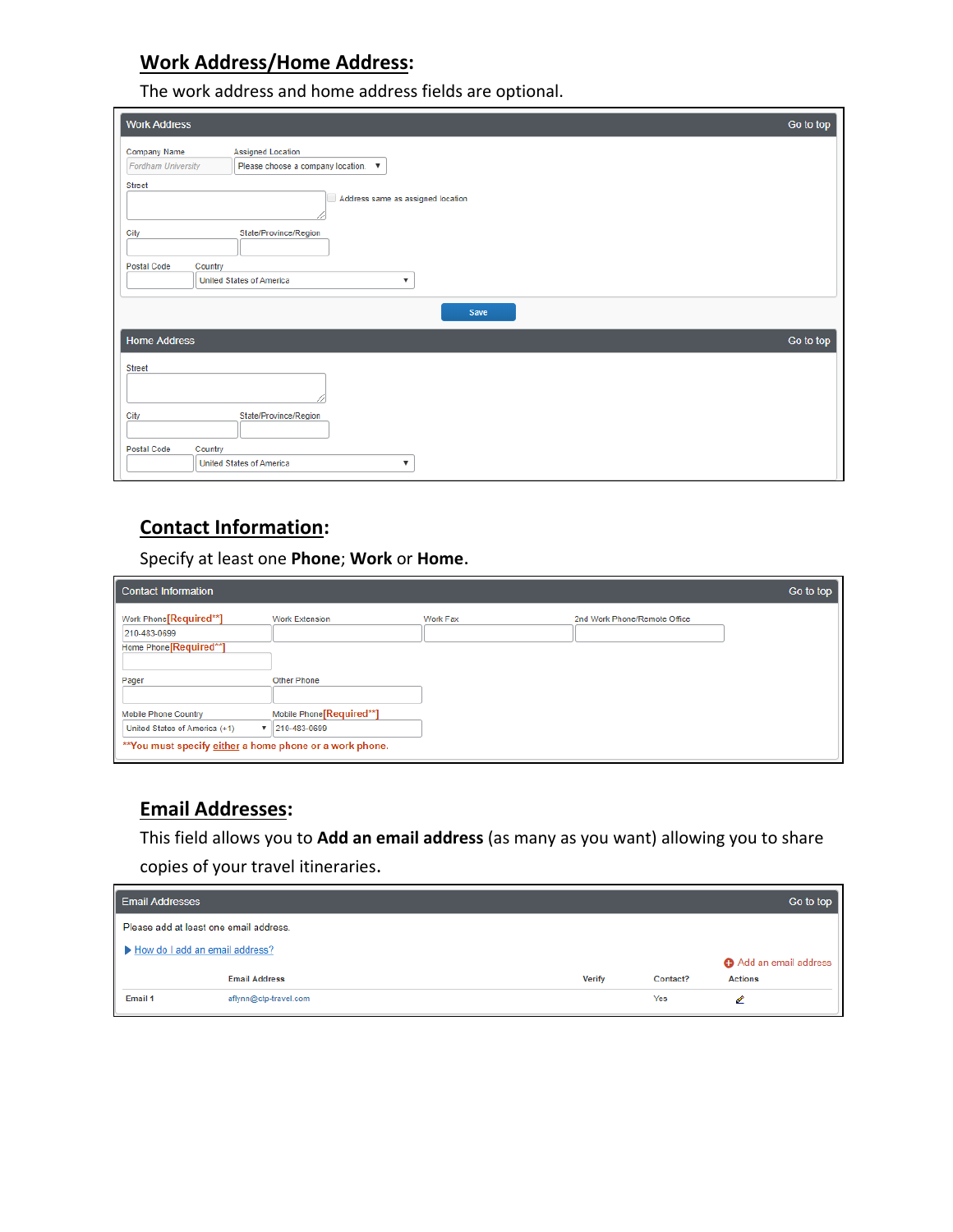# **Emergency Contact:**

Emergency contact information is optional.

| <b>Emergency Contact</b>        |                       |                          | Go to top |
|---------------------------------|-----------------------|--------------------------|-----------|
| Name                            |                       | Relationship             |           |
| <b>Street</b>                   |                       |                          |           |
| The part was the top            |                       | Address same as employee |           |
| City                            | State/Province/Region | <b>Postal Code</b>       |           |
| Country                         | Phone                 | Alternate Phone          |           |
| <b>United States of America</b> |                       |                          |           |

# **Travel Preferences:**

This section allows you to set default travel preferences for Discounts, Car Rentals, Air Travel, Hotel, and Frequent-Traveler Programs.

| <b>Travel Preferences</b>                                                                                                                                      | Go to top |
|----------------------------------------------------------------------------------------------------------------------------------------------------------------|-----------|
| Eligible for the following discount travel rates/fare classes                                                                                                  |           |
| AAA/CAA Government Military Senior/AARP                                                                                                                        |           |
| Air Travel Preferences                                                                                                                                         |           |
| <b>Seat Section</b><br><b>Ticket Delivery</b><br><b>Special Meals</b><br>Seat                                                                                  |           |
| Don't Care ▼    Don't Care ▼<br><b>Regular Meal</b><br>E-ticket when possible ▼<br>$\boldsymbol{\mathrm{v}}$                                                   |           |
| Preferred Departure Airport (2)<br><b>Medical Alerts</b>                                                                                                       |           |
| <b>Hotel Preferences</b>                                                                                                                                       |           |
| <b>Smoking Preference</b><br>Room Type<br>Don't Care ▼ Don't Care<br>▼                                                                                         |           |
| <b>Accessibility Needs</b><br>√、□Wheelchair access □ Blind accessible                                                                                          |           |
| <b>Car Rental Preferences</b>                                                                                                                                  |           |
| Smoking Preference Car Transmission<br>Car Type<br>Any Car Class<br>Don't Care<br>Automatic <b>v</b><br>$\boldsymbol{\mathrm{v}}$<br>$\boldsymbol{\mathrm{v}}$ |           |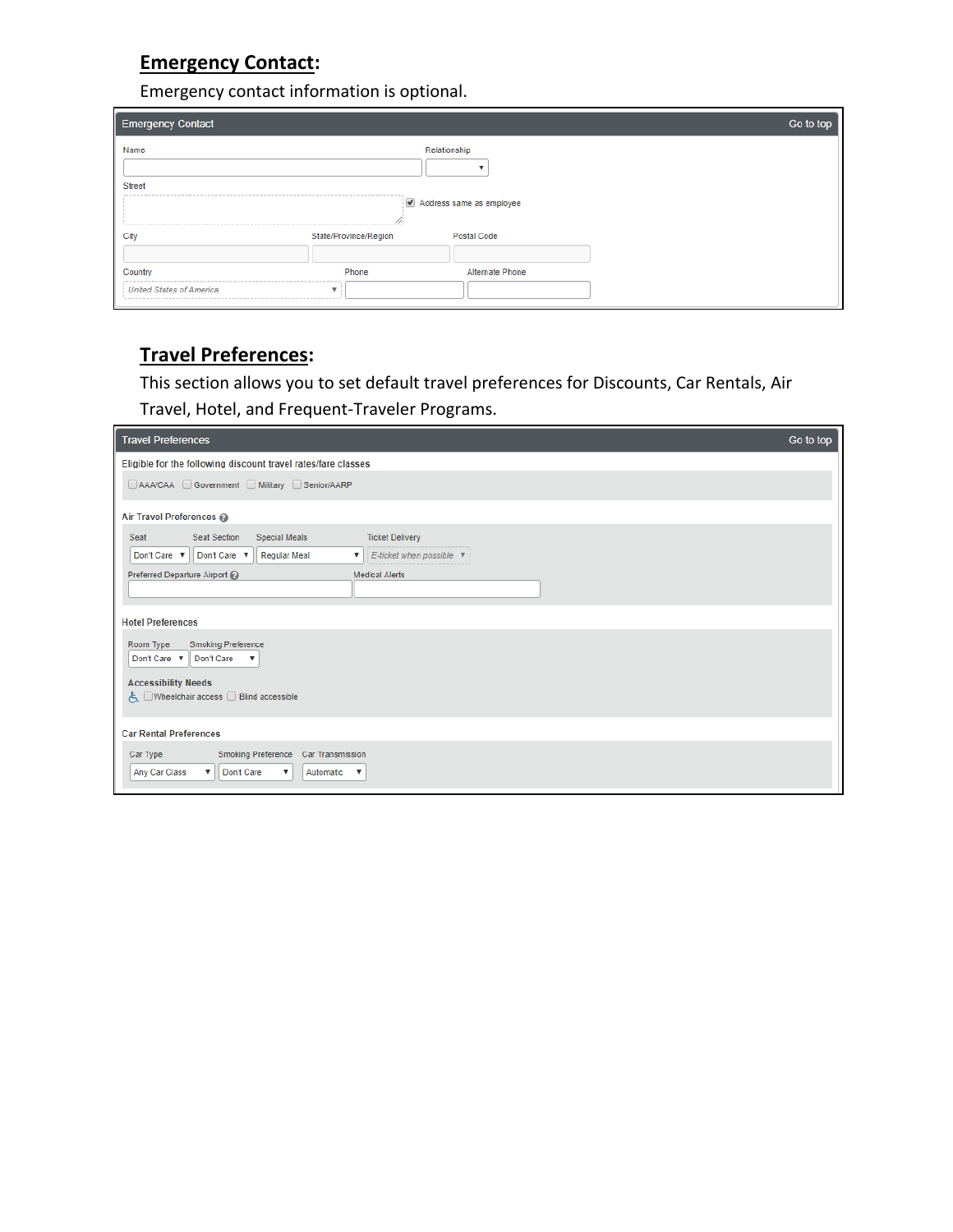To enter **Frequent-Traveler Program** information, Select **Add a Program**. Once you have added frequent traveler information into your profile it will be appended to all of your bookings made in Concur or with an agent.

| <b>Frequent-Traveler Programs</b>                        |               |
|----------------------------------------------------------|---------------|
| Your Frequent Traveler, Driver, and Hotel Guest Programs | Add a Program |
|                                                          |               |
| No programs defined                                      |               |
|                                                          |               |
|                                                          |               |
|                                                          |               |
|                                                          |               |
|                                                          |               |
| <b>Advantage Programs</b>                                |               |
| Your Advantage Programs for Travel Discounts             | Add a Program |
|                                                          |               |
| No programs defined                                      |               |
|                                                          |               |
|                                                          |               |
|                                                          |               |
|                                                          |               |

To **Add Travel Program** information, select the program type (air/car/hotel), select the vendor and enter the number.

|                |                  | Please enter programs EXACTLY as they appear on your card, excluding spaces and dashes. Do not add any additional characters. Do<br>not include the carrier code. If you enter a program incorrectly, you will get a profile error from the reservation system.<br>For example, if your card is printed "AA12345" or "John Doe/12345", your program number is "12345". |  |
|----------------|------------------|------------------------------------------------------------------------------------------------------------------------------------------------------------------------------------------------------------------------------------------------------------------------------------------------------------------------------------------------------------------------|--|
| number, etc.). |                  | The page allows you to enter up to 5 travel programs at a time. First, select the type of program (carrier name, car rental, or<br>hotel). Then, select the name of the company from the adjacent list. Finally, enter the program number (frequent traveler                                                                                                           |  |
| ★₩<br>⇔        | Air/Rail Carrier | Frequent Traveler / Driver/ Guest Number<br>Search this vendor                                                                                                                                                                                                                                                                                                         |  |
|                | Select a carrier | ✔<br>▼                                                                                                                                                                                                                                                                                                                                                                 |  |
| ₩              | Air/Rail Carrier | Search this vendor<br>Frequent Traveler / Driver/ Guest Number                                                                                                                                                                                                                                                                                                         |  |
|                | Select a carrier | ی<br>▼                                                                                                                                                                                                                                                                                                                                                                 |  |
| tar            | Air/Rail Carrier | Search this vendor<br>Frequent Traveler / Driver/ Guest Number                                                                                                                                                                                                                                                                                                         |  |
|                | Select a carrier | v<br>$\boldsymbol{\mathrm{v}}$                                                                                                                                                                                                                                                                                                                                         |  |
| نعا            | Air/Rail Carrier | Search this vendor<br>Frequent Traveler / Driver/ Guest Number                                                                                                                                                                                                                                                                                                         |  |
|                | Select a carrier | ہ<br>▼                                                                                                                                                                                                                                                                                                                                                                 |  |
| Ъ              | Air/Rail Carrier | Frequent Traveler / Driver/ Guest Number<br>Search this vendor                                                                                                                                                                                                                                                                                                         |  |
|                | Select a carrier | $\overline{\mathcal{C}}$<br>$\boldsymbol{\mathrm{v}}$                                                                                                                                                                                                                                                                                                                  |  |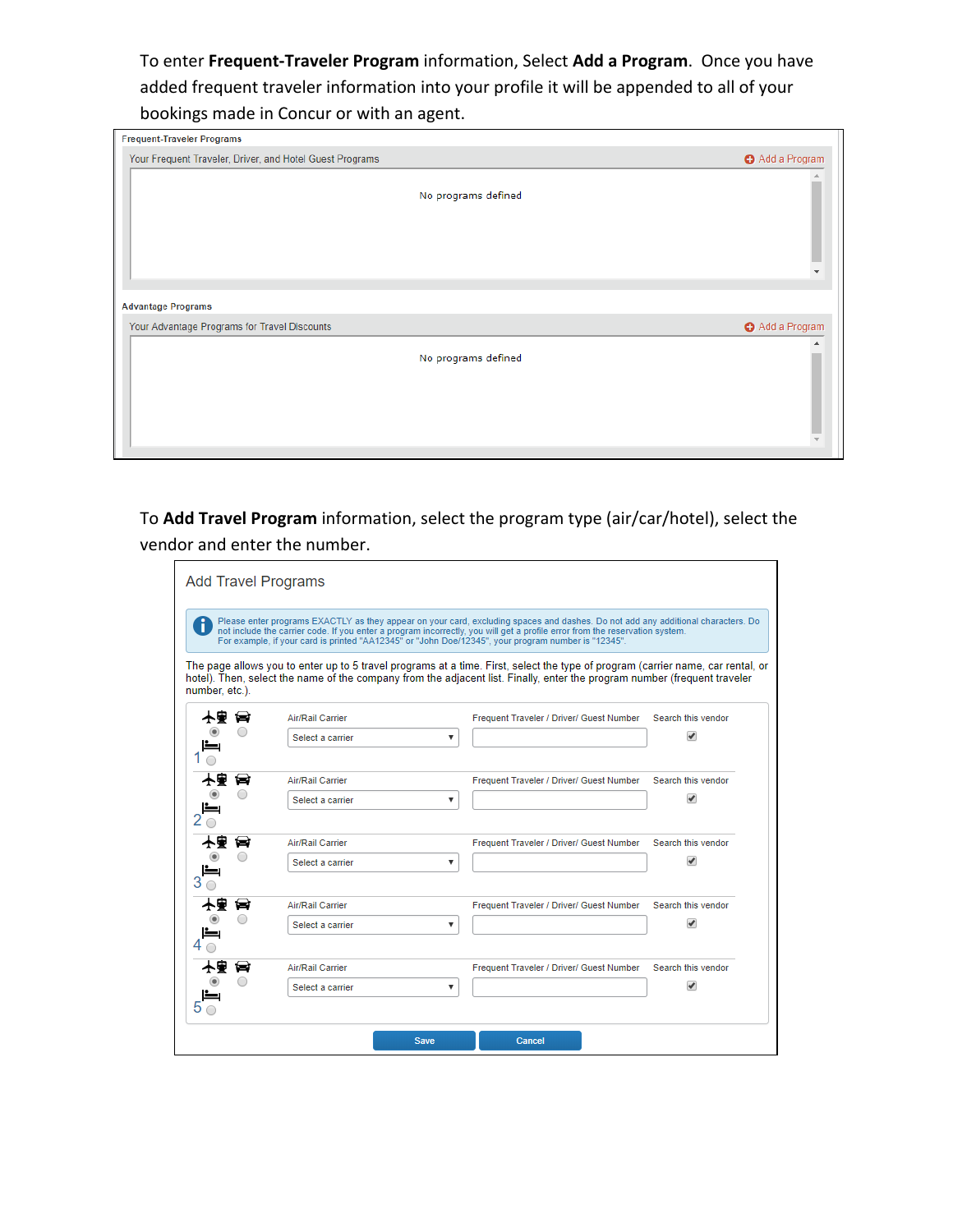#### **Unused Ticket**s and **Southwest Ticket Credits** will be listed within your profile.

| <b>Unused Tickets</b>    |  |
|--------------------------|--|
|                          |  |
| Southwest Ticket Credits |  |
| Add Ticket Credit        |  |

## **Gender** and **Date of Birth** are both required components for **TSA Secure Flight**. If you have a Redress, TSA Pre-check, or Known Traveler number, add it here.

| <b>TSA Secure Flight</b>                                                                                                                                              |                                                                                                                                                                                                                                                                                                                                                 |
|-----------------------------------------------------------------------------------------------------------------------------------------------------------------------|-------------------------------------------------------------------------------------------------------------------------------------------------------------------------------------------------------------------------------------------------------------------------------------------------------------------------------------------------|
| under its records notice. For more on TSA privacy policies or to view the records notice and the privacy impact assessment, see the TSA's web site at<br>WWW.TSA.GOV. | The Transportation Security Authority (TSA) requires us to transmit information collected from you. Providing information is required. If it is not provided, you may be<br>subject to additional screening or denied transport or authorization. TSA may share information you provide with law enforcement or intelligence agencies or others |
| Date of Birth (mm/dd/yyyy) [Required] DHS Redress No.<br><b>Gender [Required]</b>                                                                                     | TSA Prev Known Traveler Number                                                                                                                                                                                                                                                                                                                  |
| Male <b>Female</b><br>111 08/14/1970                                                                                                                                  |                                                                                                                                                                                                                                                                                                                                                 |

## **International Travel: Passports and Visas:**

If applicable, Passport and Visa information may be added to this section.

| International Travel: Passports and Visas                                                                                                                                                        | Go to top      |
|--------------------------------------------------------------------------------------------------------------------------------------------------------------------------------------------------|----------------|
| Adding your passport information to your profile will allow us to include it in your reservations. Having this information in your reservation can make international<br>travel a little easier. |                |
| Passports                                                                                                                                                                                        | Add a Passport |
| $\Box$ I do not have a passport                                                                                                                                                                  |                |
| International Visas                                                                                                                                                                              | Add a Visa     |

### **Assistants and Travel Arrangers:**

This section is where you can assign a **Travel Assistant/Arranger**. Select **+Add an Assistant**  for each assistant you wish to assign.